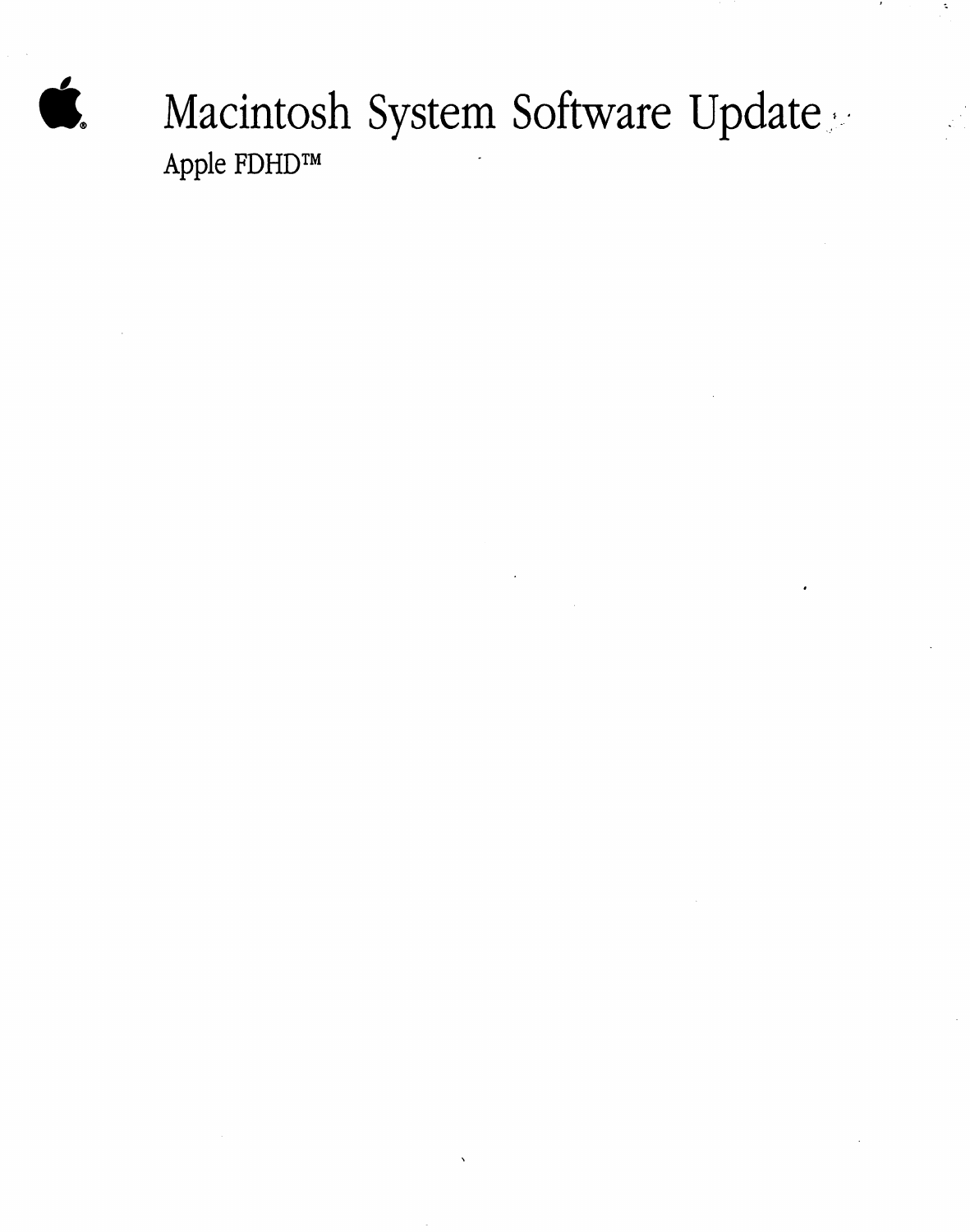#### **the APPLE COMPUTER, INC.**

This manual and the software described in it are copyrighted, with all rights reserved. Under the copyright laws, this manual or the software may not be copied, in whole or in part, without written consent of Apple, except in the normal use of the software or to make a backup copy of the software. The same proprietary and copyright notices must be affixed to any permitted copies as were affixed to the original. This exception does not allow copies to be made for others, whether or not sold, but all of the material purchased (with all backup copies) may be sold, given, or loaned to another person. Under the law, copying includes translating into another language or format.

You may use the software on any computer owned by you, but extra copies cannot be made for this purpose.

©Apple Computer, Inc., 1988 20525 Mariani Avenue Cupertino, CA 95014 ( 408) 996-1010

Apple, the Apple logo, LaserWriter, and Macintosh are registered trademarks of Apple Computer, Inc.

ITC Zapf Dingbats is a registered trademark of International Typeface Corporation.

Microsoft is a registered trademark of Microsoft Corporation.

POSTSCRIPT is a registered trademark, and Illustrator is a trademark, of Adobe Systems, Incorporated.

Varityper is a registered trademark, and VT600 is a trademark, of AM International, Inc.

Simultaneously published in the United States and Canada.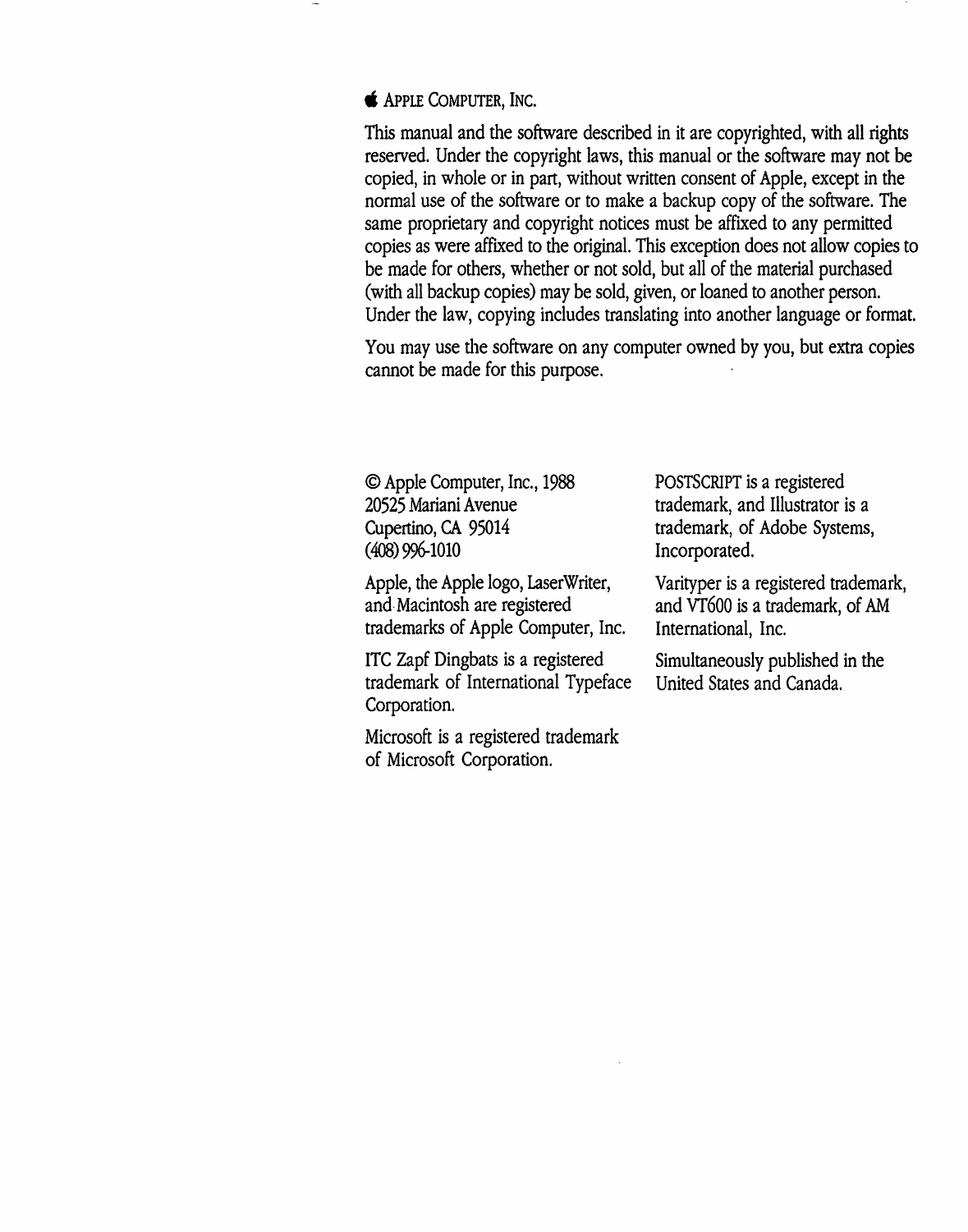Your Macintosh computer is equipped with an Apple FDHD™ (floppy drive, high density), Apple's latest advance in disk drive technology. The Apple FDHD gives you fast performance and increased storage capacity in a 3.5-inch disk drive. Using new high-density (HD) 3.5-inch disks, the Apple FDHD allows you to store up to 1.4 megabytes of data on a single disk.

Your Apple FDHD can read and write information on disks that are formatted for both Macintosh and MS-DOS computers. In addition, it can use data and applications on 400K and SOOK disks formatted for Macintosh computers.

This update provides information on how to use the Apple FDHD, tips on caring for high-density disks, and a set of specifications for the disk drive.

## **Before you begin**

Before you continue reading this update, you should be familiar with basic Macintosh skills and vocabulary. If using the mouse, choosing commands from menus, and selecting and dragging icons are unfamiliar to you, read the owner's guide that came with your computer or your *Macintosh System Software User's Guide* before continuing.

In order to take full advantage of your Apple FDHD, you need two things. First, you need to use System 6.0 or later. (You can use your computer with System 5.0, but you will not be able to take advantage of the features of the Apple FDHD. Do not use HD disks with any System older than 6.0.)

Second, in order to take advantage of the drive's ability to read and write data on high-density disks, you need 3.5-inch HD disks. You can purchase these disks from your authorized Apple dealer.

If you're working with a combination of HD and SOOK or 400K disks, it's important that you recognize the difference between the HD disks and other disks.

To identify an HD disk, look at the disk with the label side facing up. The letters HD appear near the metal cover on this side of the disk. In addition, each HD disk has a small square hole in the upper-left comer (across from the write-protect tab). Be careful not to confuse your HD disks with SOOK and 400K disks. You can find more information on these disks in the section "Working with Combinations of Apple FDHDs and Other Disk Drives" later in this update.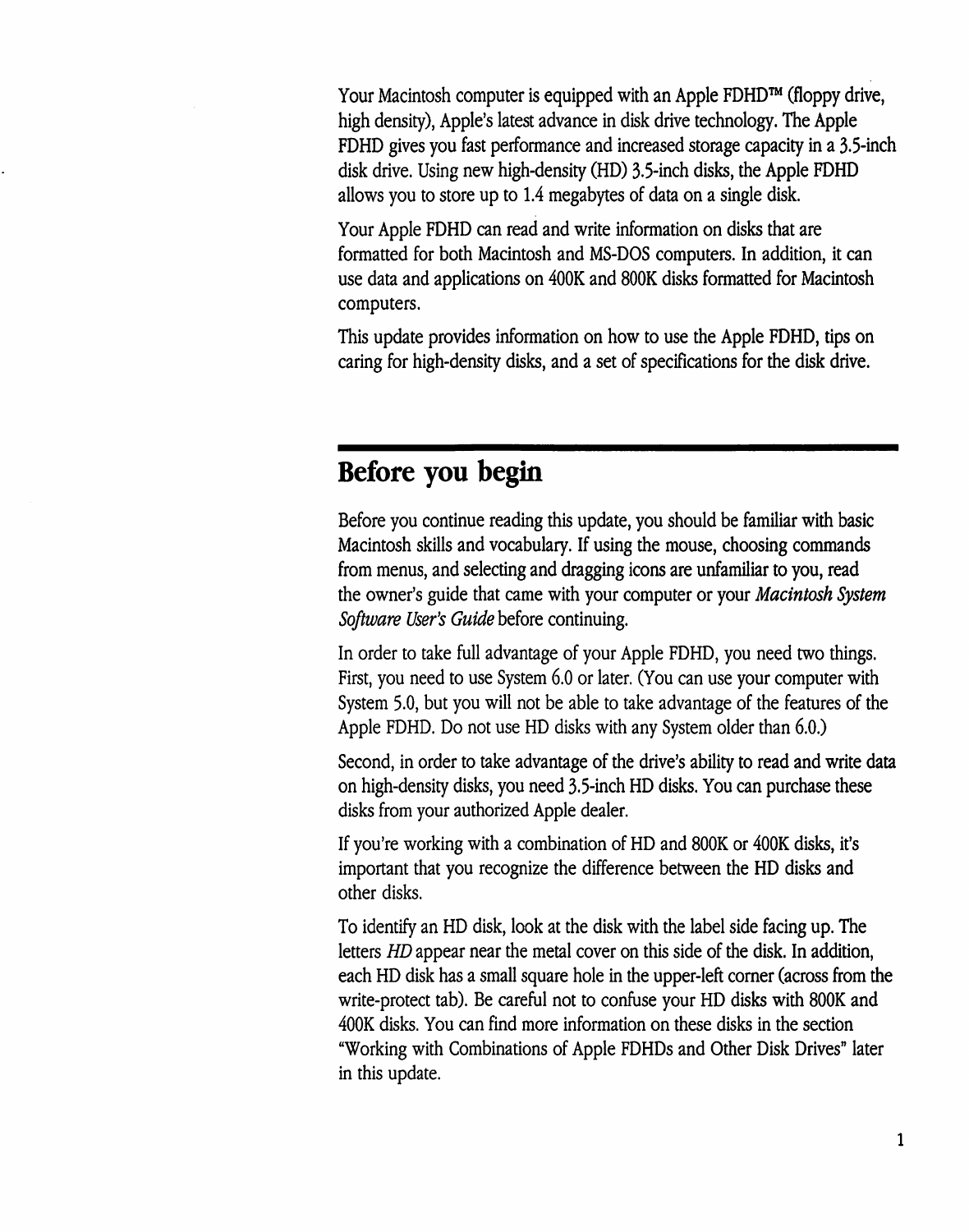# **Using the Apple FDHD**

You use the Apple FDHD as you would use any 3.5-inch disk drive. This section tells you how to

- $\blacksquare$  insert and eject disks
- initialize disks for both Macintosh and MS-DOS computers
- **use Apple File Exchange to initialize disks for use with MS-DOS computers**
- **•** protect the data on your disks from accidental erasure
- **work with combinations of Apple FDHDs and other disk drives**
- $\blacksquare$  use the Apple FDHD to transfer data between Macintosh and MS-DOS computers

**Inserting and ejecting disks** 

To insert a disk into an Apple FDHD, slide the disk into the slot in the front of the drive, metal end first, label side up (see Figure 1). When the disk is most of the way in, the drive's internal mechanism automatically pulls the disk into place.

**Figure 1** Inserting a disk

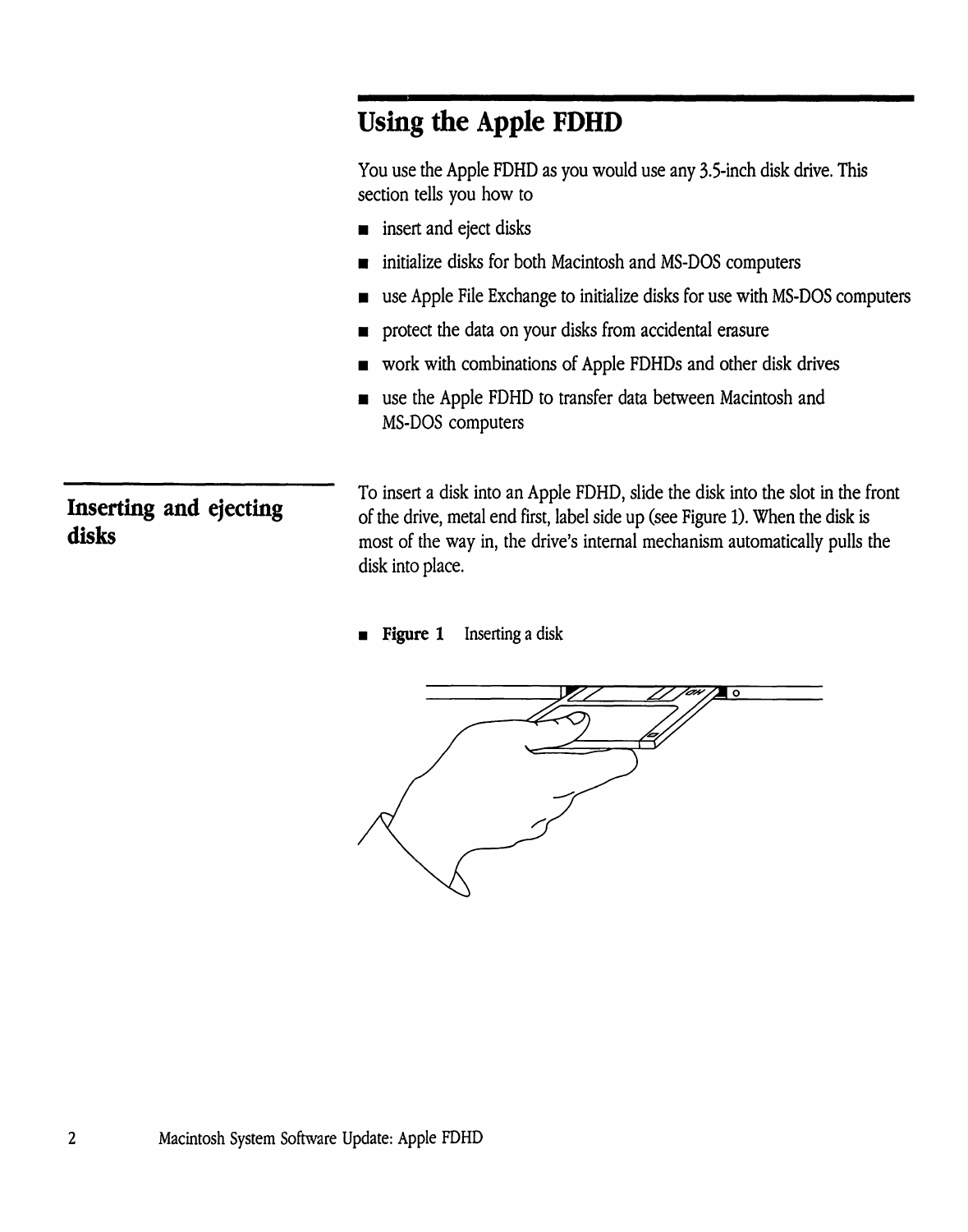You can eject a disk in several ways:

- Select the disk's icon in the Finder and choose Eject from the File menu. You can also press Command-£ to eject the selected disk.
- **•** Drag the disk icon to the Trash (don't worry, this doesn't erase your disk). Dragging a disk to the Trash ejects the disk and removes its icon from the desktop.
- **•** Press Command-Shift-1 to eject a disk in drive 1 (the rightmost drive on Macintosh computers, the uppermost on others). Press Command-Shift-2 to eject the disk in drive 2, and so on.
- Choose Restart from the Special menu to restart your Macintosh and eject disks from all attached drives, or choose Shut Down from the Special menu to eject all disks and shut down the computer.

See your *Macintosh System Software User's Guide* for more information on ejecting disks.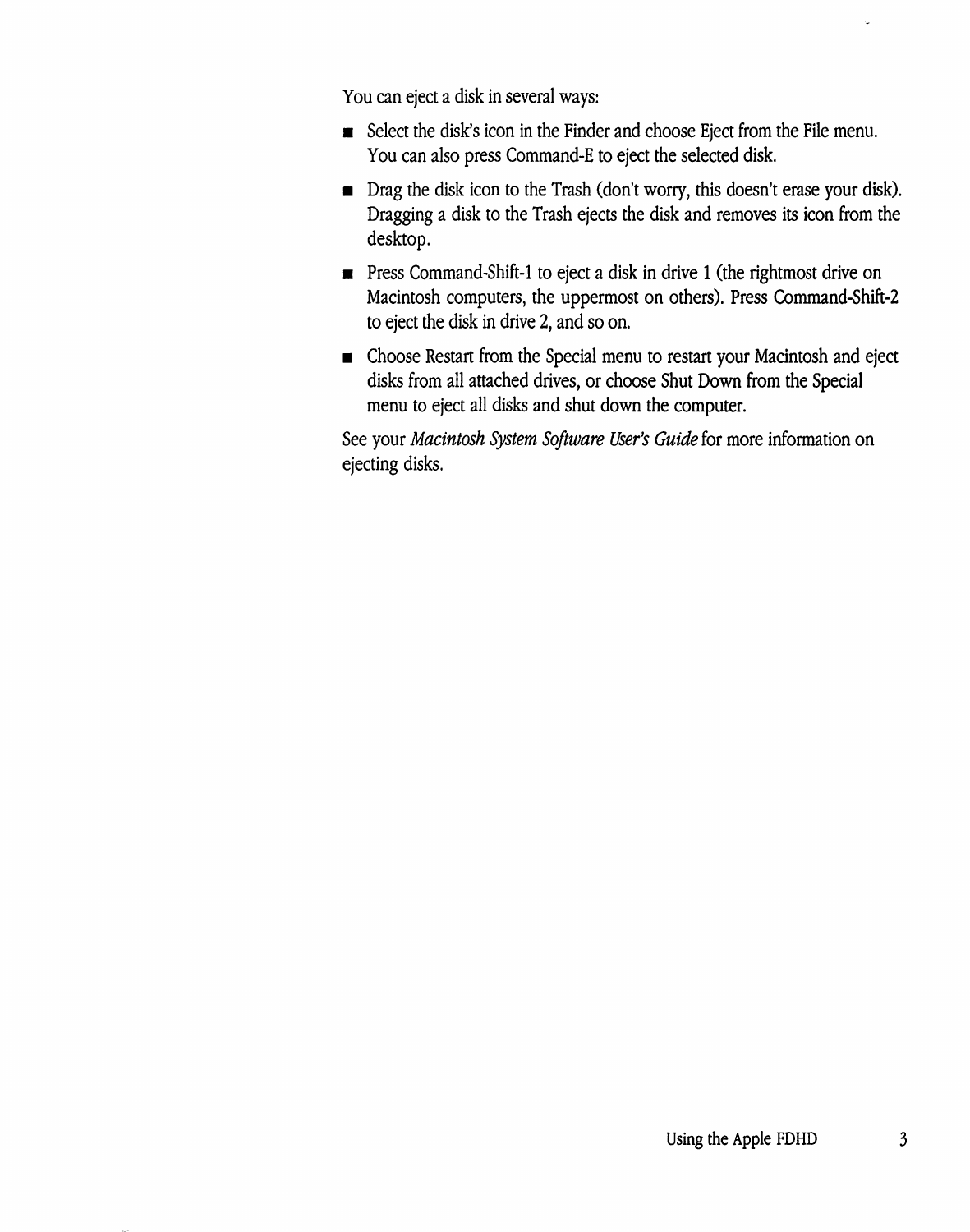## **Inidalizing disks in an Apple FDHD**

When you put a new disk into a disk drive, the drive needs to prepare that disk for use with the computer. This preparation is called *initializing* the disk. The sections that follow tell you how to initialize disks for use with Macintosh and MS-DOS computers.

### **Initializing disks for Macintosh computers**

The process for initializing Macintosh HD disks is basically the same as the process for initializing BOOK and 400K disks.

To initialize a new 3.5-inch HD disk, follow these steps:

**L Insert the HD disk that you want to initialize into an Apple FDHD.** 

A dialog box appears telling you that the disk is not readable (because it hasn't been initialized). See Figure 2.

• **Figure** 2 Initialization dialog box



### **2. Click Initialize to initialize the disk, or click Eject to cancel the initialization and eject the disk.**

If you click Initialize, a second dialog box appears warning you that the process will erase the disk (see Figure 3).

HD disks that have been initialized in a 400K or an BOOK drive are treated as uninitialized disks in an Apple FDHD. This dialog box reminds you that if you have data on an HD disk that was initialized as a 400K or an BOOK disk, initializing the disk will erase that data.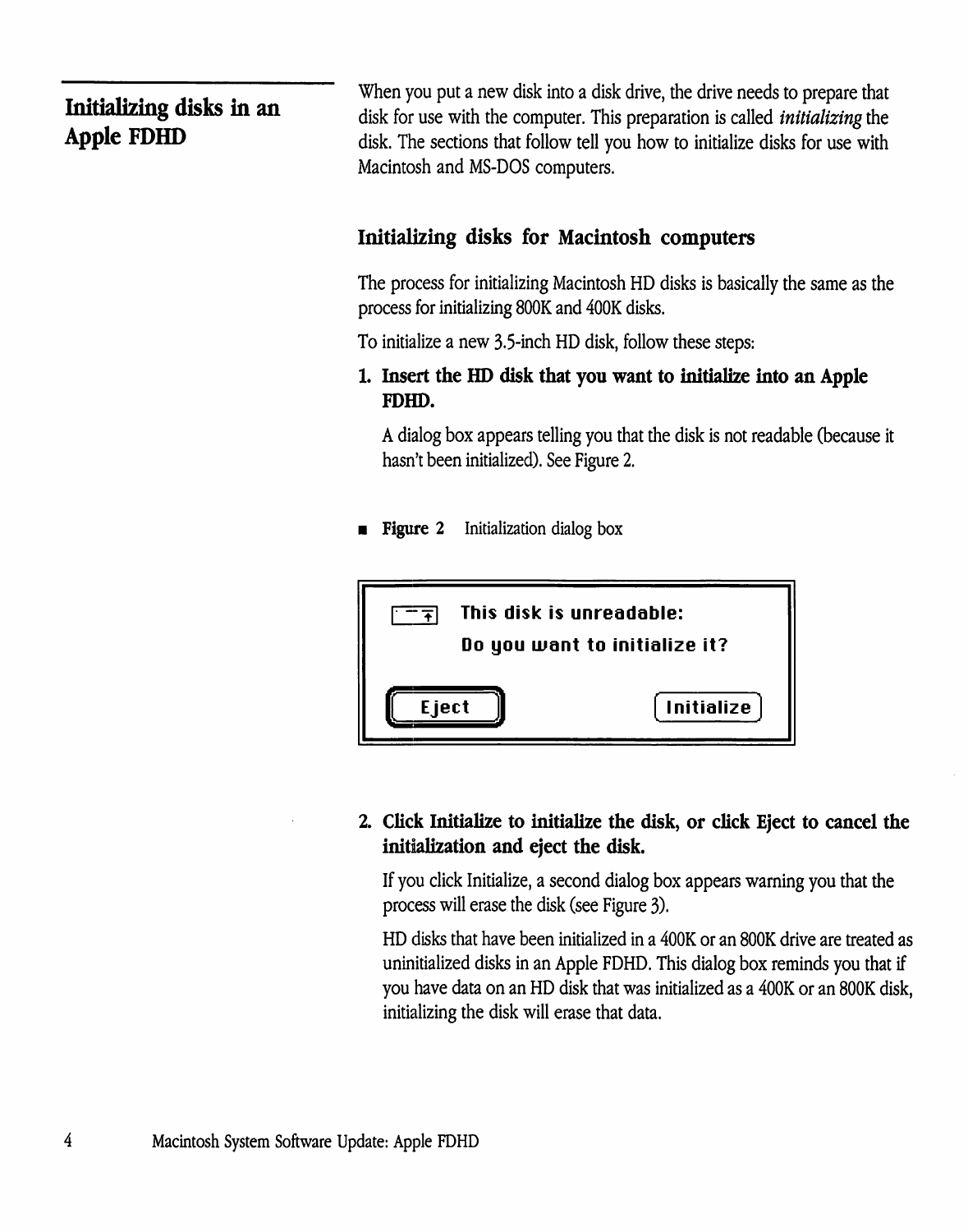**Figure 3** Warning dialog box



**3. Click Erase to continue initializing the disk, or click Cancel to stop the process and eject the disk.** 

If you click Erase, a dialog box appears asking you to name the disk (see Figure 4).

**Figure 4** Dialog box to name a disk



#### **4. Type a name for the disk and press Return.**

To avoid confusion, give each disk a different name.

The Macintosh initializes the disk. As the initialization proceeds (for about a minute), messages inform you of the progress.

When the disk is initialized, its icon appears on the Finder desktop with the name you gave it underneath the icon.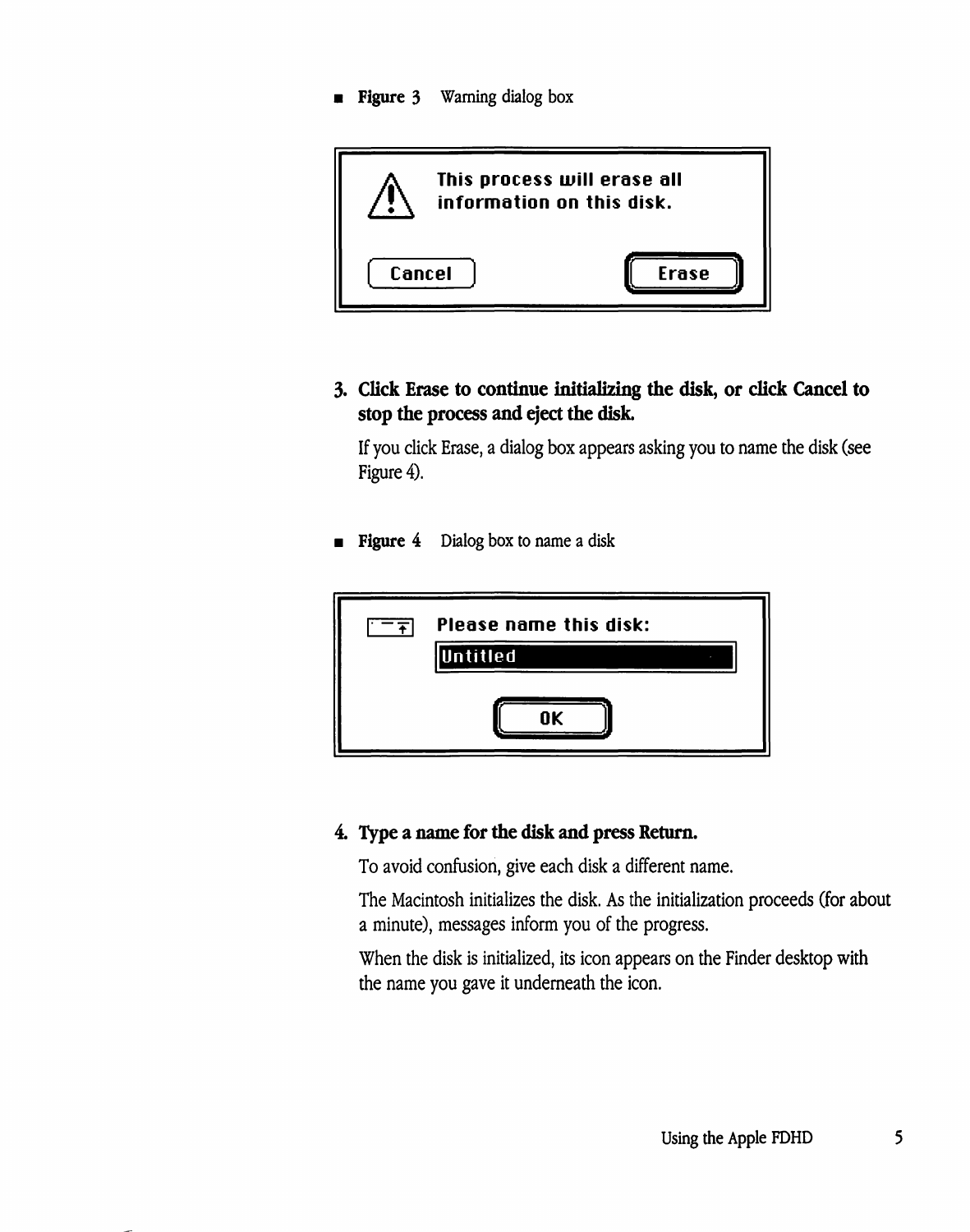Once you have initialized the 3.5-inch HD disk, you can use it in any Apple FDHD.

If you have an initialized HD disk that you want to reinitialize (erasing everything on that disk), follow these steps:

- 1. Select the icon for the disk.
- 2. Choose Erase Disk from the Special menu.
- 3. Click Initialize when the dialog box appears, and wait while the drive reinitializes the disk.

The Apple FDHD can initialize and erase (reinitialize) 400K and BOOK disks as well as HD disks. Simply insert the disk into the Apple FDHD and follow the prompts on the screen. If you're reinitializing the disk, begin by selecting Erase Disk from the Special menu, then follow the prompts on the screen.

### Initializing disks for MS-DOS computers

The Apple FDHD in combination with Apple File Exchange allows you to initialize and reinitialize disks for use with MS-DOS computers. Apple File Exchange is an application on your System Utilities disk that enables you to transfer ftles for use with different applications across different operating systems. You can initialize both HD disks (1440K) and normal-density disks 020K) in an Apple FDHD.

Follow these steps to initialize a disk for use in an MS-DOS computer:

- 1. Before you insert your uninitialized disk, open the Apple File Exchange application by double-clicking its icon.
- 2. Insert the disk you want to initialize into your Apple FDHD.

If you insert an HD disk, the dialog box in Figure 5 appears. If you insert a normal-density disk, the dialog box in Figure 6 appears.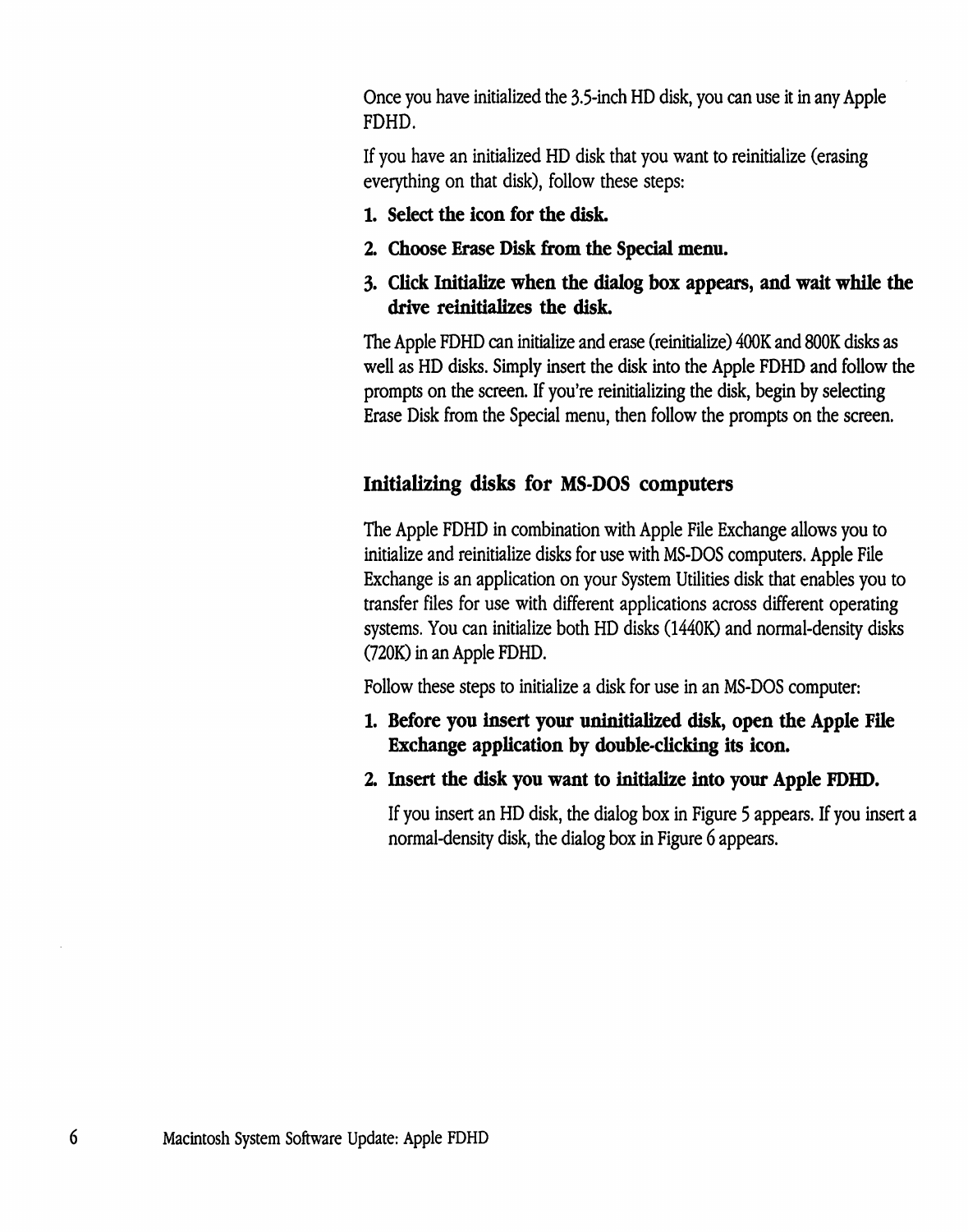**• Figure 5** Apple File Exchange dialog box for HD disks



**Figure 6** Apple File Exchange dialog box for normal-density disks

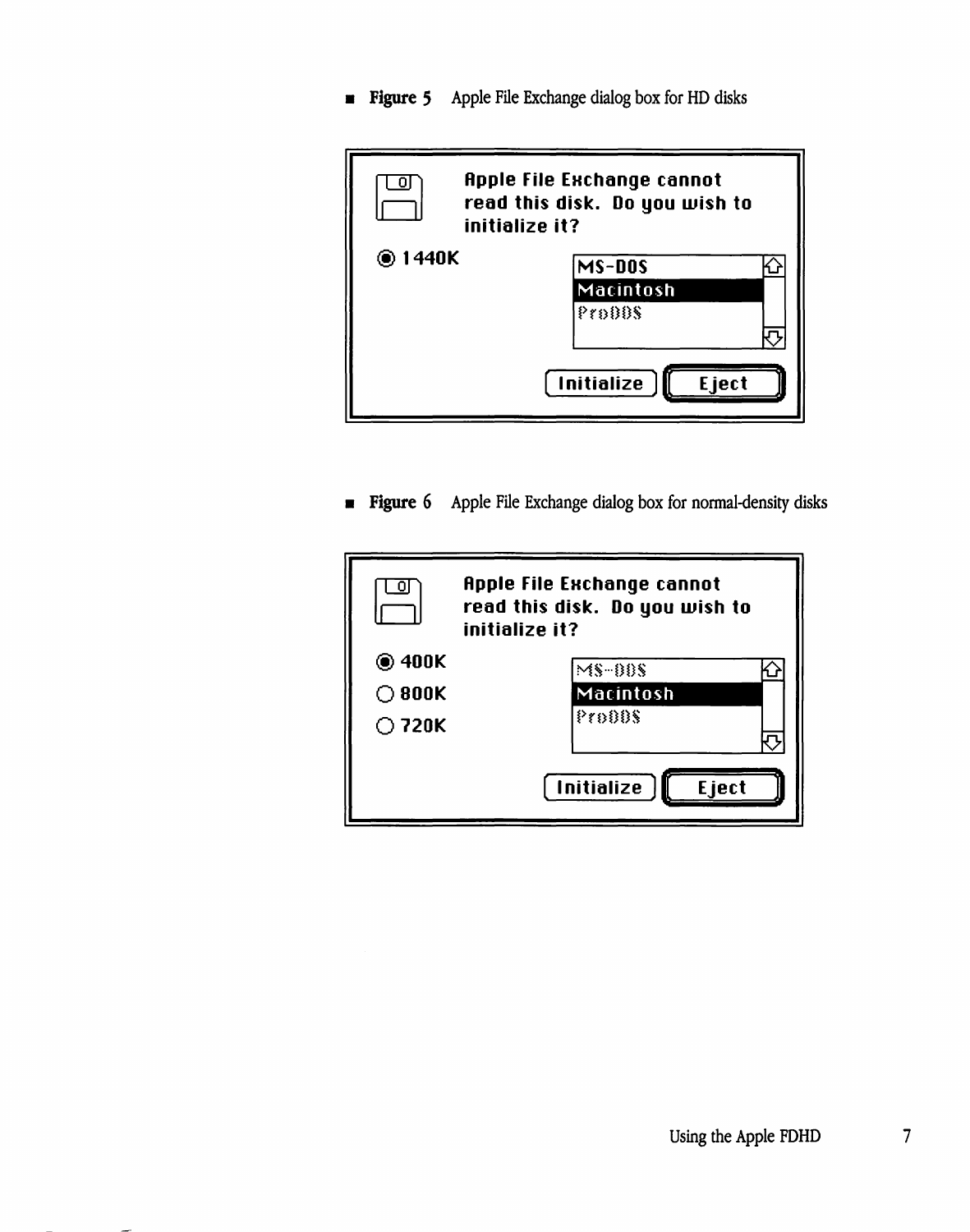- 3. If you're initializing a normal·density disk, click 720K. If you're initializing an HD disk, 1440K is already selected. Go on to step 4.
- 4. Click MS-DOS in the box on the right side of the dialog box.
- 5. Click Initialize.

Apple File Exchange begins to initialize your disk. After about a minute (depending on what type of disk you initialize) a dialog box appears asking you to name your disk.

#### 6. Type a name for your disk and press Return.

The name you type must be a valid MS-DOS volume name. See your MS-DOS documentation for information on volume names.

After you name your disk, the disk name appears above the box on the right of the Apple File Exchange window.

#### 7. Choose Quit from the File menu.

Your initialized disk is ejected.

You can also reinitialize disks for use with MS-DOS computers using the Apple FDHD and Apple File Exchange. The process is similar to the process for initializing disks. Follow these steps to reinitialize a disk for use with an MS-DOS computer:

- 1. Open Apple File Exchange by double-clicking its icon.
- 2. Insert the disk you want to reinitialize into your Apple FDHD.
- 3. Choose Erase Disk from the File menu.
- 4. Click MS-DOS in the dialog box that appears.

#### 5. Click Erase.

After about a minute, a dialog box appears allowing you to rename your disk.

#### 6. Type a new name for your disk and press Return.

The name you type must be a valid MS-DOS volume name. See your MS-DOS documentation for information on volume names.

#### 7. Choose Quit from the File menu.

Your reinitialized disk is ejected.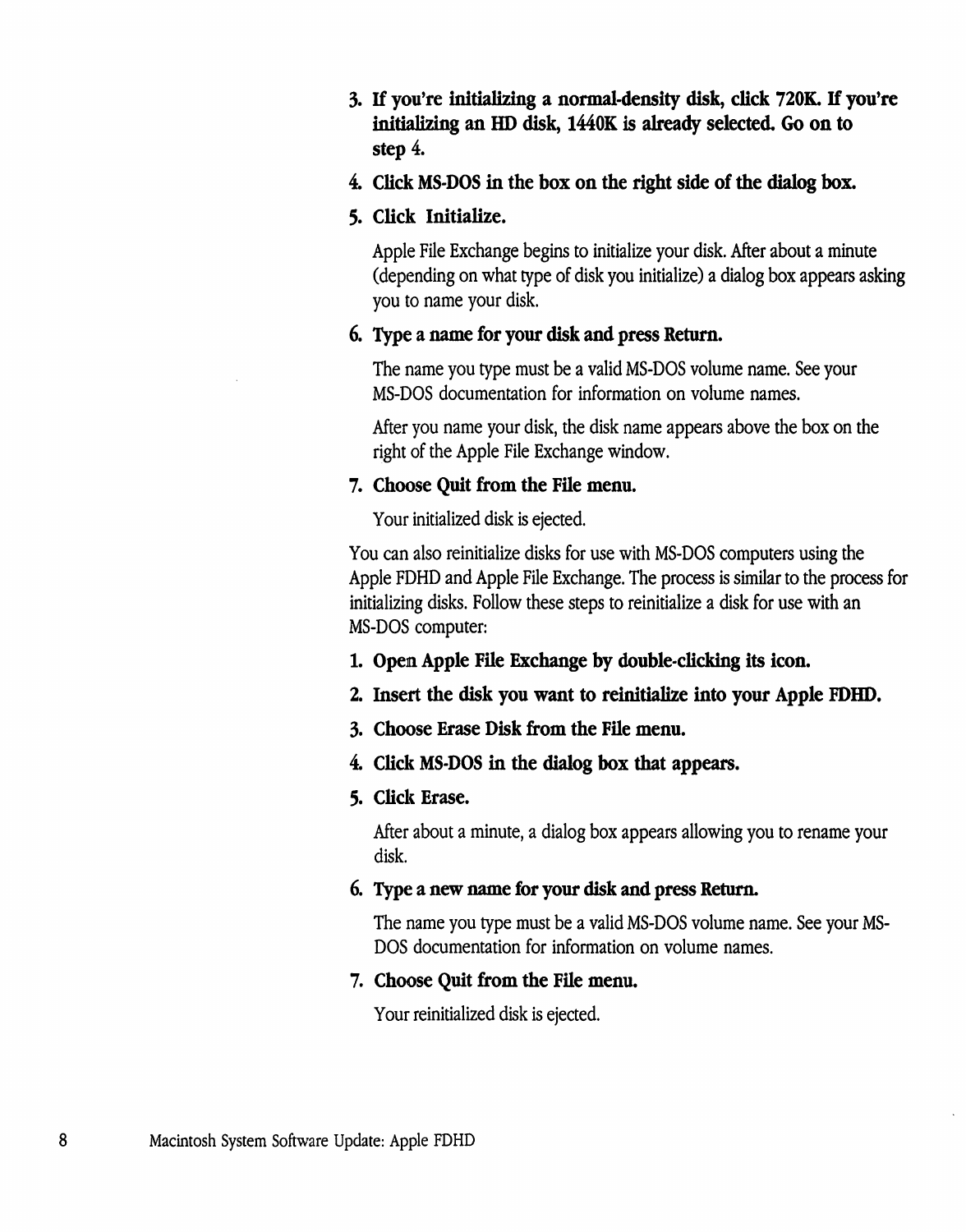## **Protecting your disks from accidental erasure**

All 3.5-inch disks come with a write-protect tab in the upper-right comer. This tab allows you to write-protect the disks so that computers cannot make changes to information, erase any information, or write new information on the disk. Computers can, however, read information from write-protected disks.

To write-protect a disk so that the information on it cannot be changed, slide the write-protect tab toward the edge of the disk.

Later, if you want to make changes to the information, slide the writeprotect tab away from the edge of the disk (see Figure 7).

**Figure 7** Write-protect tab

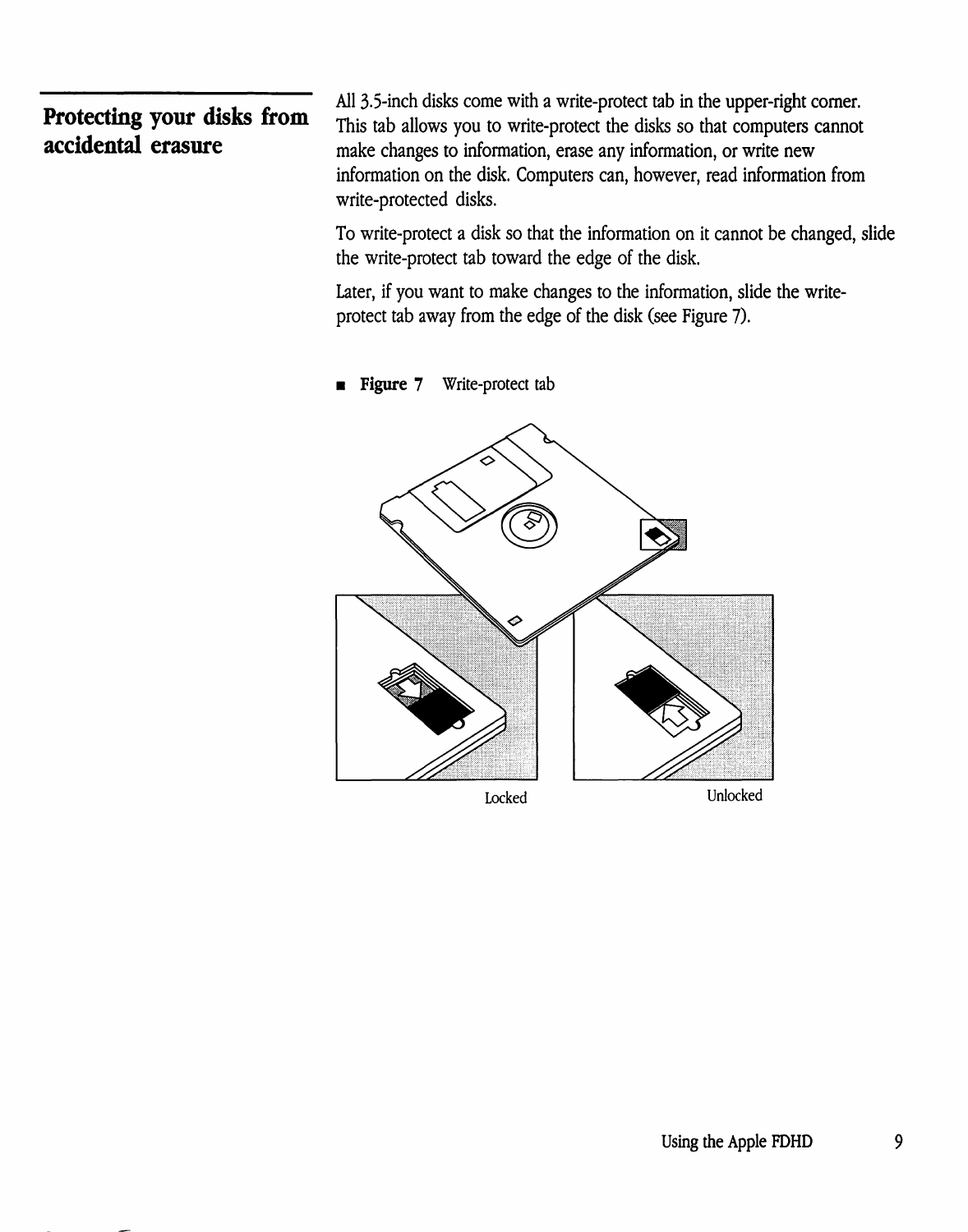## **Working with combinations of Apple FDHDs and other disk drives**

In addition to using HD disks, the Apple FDHD can also use SOOK and 400K disks. The Apple FDHD can read and write information on these disks just as the SOOK and 400K disk drives would. The Apple FDHD can also recognize the difference between HD disks and SOOK or 400K disks, and it can properly initialize any of these disk types.

The reverse, however, is not true. Because HD disks have a different magnetic surface from 400K and SOOK disks, you should not use HD disks in SOOK and 400K disk drives. These drives cannot reliably read or write information on an HD disk, and they cannot properly initialize these disks for use in an Apple FDHD. Figure S shows you which combinations of disks and drives you can use.

**• Figure 8** Disk and disk drive compatibility for formatted disks



 $\triangle$  **Important** Do not put an HD disk into an 800K or 400K disk drive. These disk drives cannot reliably read or write information on HD disks, and they cannot properly initialize an HD disk for use in an Apple FDHD.  $\triangle$ 

> Keep the following important points in mind whenever you work with a combination of Apple FDHDs and SOOK or 400K drives:

- If you accidentally put an HD disk into an SOOK or a 400K drive, you will be asked if you want to initialize the disk. Be sure that you eject the disk. Initializing the disk will destroy any data you have stored on that disk.
- If you put an HD disk initialized as a 400K or 800K disk into an Apple FDHD, a dialog box will appear telling you that the disk is not properly formatted for use in the Apple FDHD. You can then choose either to initialize the disk as an HD disk (erasing any data you might already have on the disk) or to eject the disk.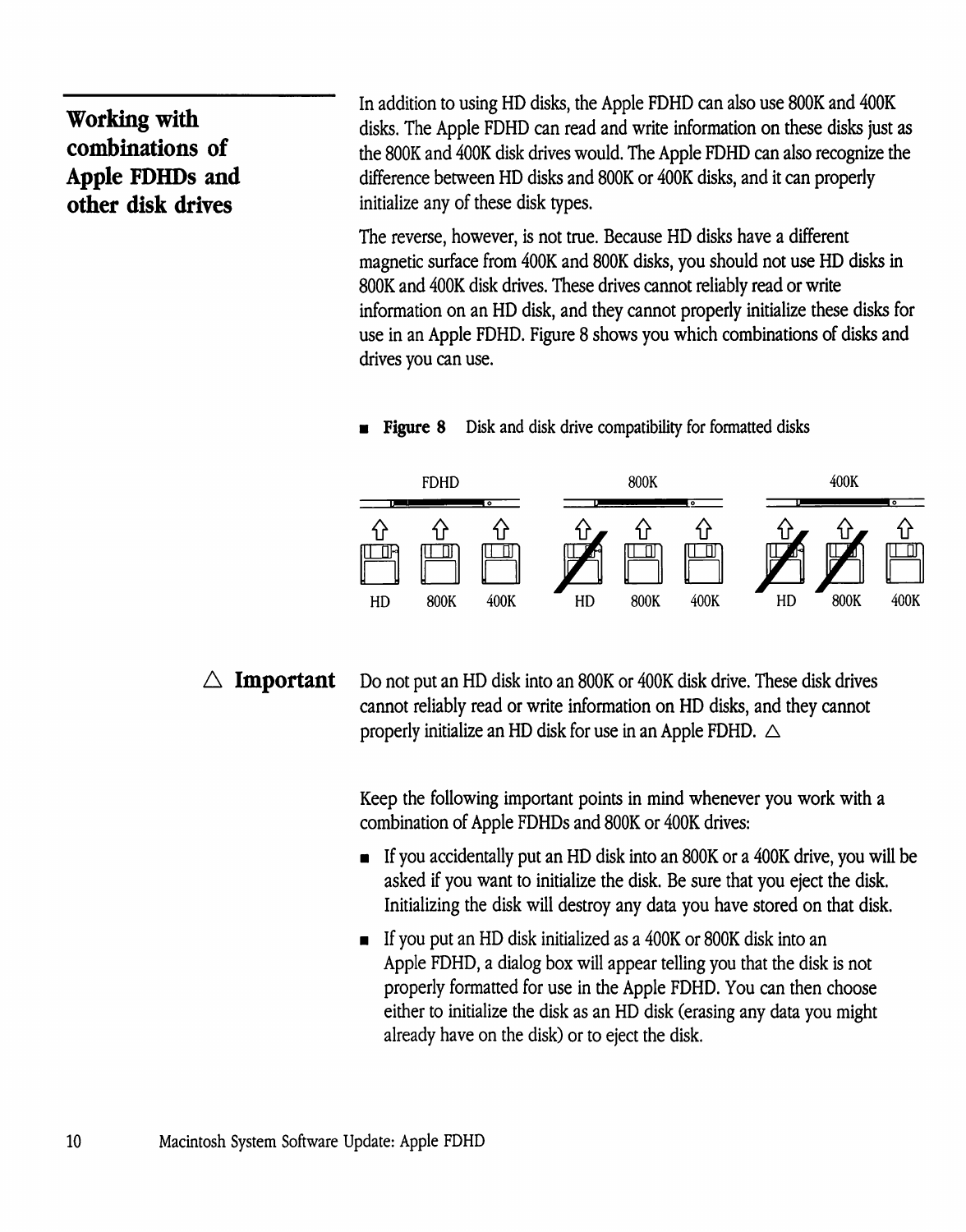• Even if your HD disk *is* new and uninitialized, do not initialize the disk in a 400K or an SOOK disk drive. HD disks initialized in these drives cannot be used in an Apple FDHD (not even as SOOK or 400K disks). If you put an HD disk initialized as an SOOK or a 400K disk into an Apple FDHD, the Apple FDHD will recognize the disk as an improperly initialized HD disk, and a dialog box will appear asking you if you want to initialize the disk.

Because Apple FDHDs and other disk drives look the same when installed in your Macintosh, and because the disks themselves look very similar, it's easy to get confused if you use more than one type of disk and drive. If you're using a combination of HD and SOOK or 400K disks and drives, consider these suggestions to avoid confusion:

- Indicate clearly on the label of each HD disk that the disk should be used in Apple FDHDs only. (HD disks made by Apple come with an icon on the metal door that reminds you not to put the disks into older disk drives.)
- Be sure to warn anyone who might use your disks or equipment that the HD disks should be used in Apple FDHDs only.

By following these tips, you'll be able to take advantage of the increased storage and other features of the Apple FDHD without confusion.

**Using the Apple FDHD to transfer data between Macintosh and MS-DOS computers** 

Aside from providing you with increased storage space, the Apple FDHD also allows you to work directly with information on 3.5-inch disks formatted for MS-DOS compatible computers.

The Apple FDHD can read information from both 720K and 1.4 megabyte, 3.5-inch MS-DOS formatted disks. You can simply slide your MS-DOS formatted disk into the Apple FDHD in your Macintosh and go to work on the data stored on the disk.

Used in combination with Apple File Exchange, the Apple FDHD provides the easiest method of moving information between MS-DOS and Macintosh applications. For more information on the Apple File Exchange utility, see the *Macintosh Utilities User's Guide.*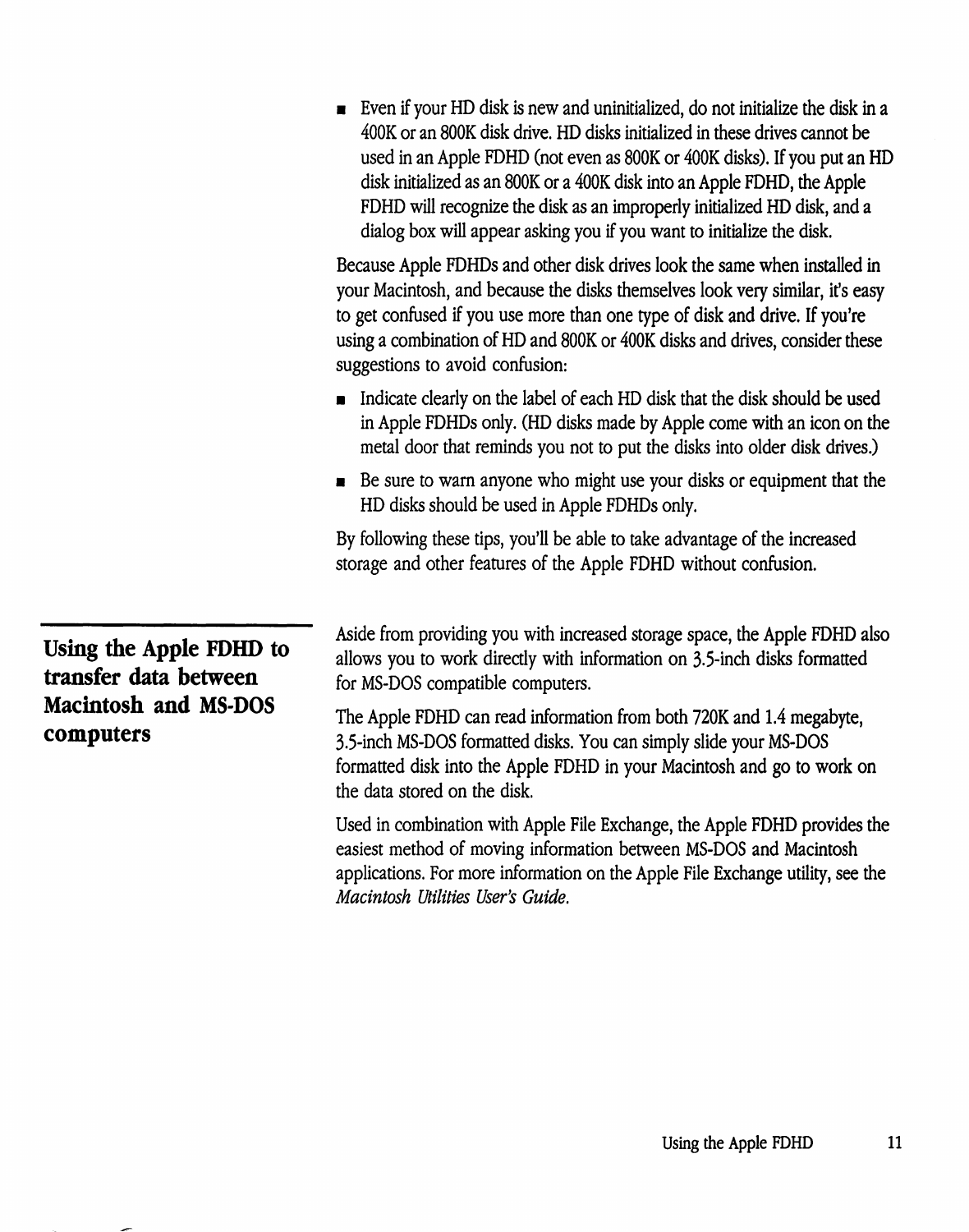# **Caring for disks**

Apple's 3.5-inch disks are quite durable. You can safely slide them into your shirt pocket, drop them into your briefcase, or slip them into a business envelope and mail them anywhere (be sure to label the envelope as magnetic media). There are, however, a few basic handling instructions to keep in mind

You should always keep your disks

- $\blacksquare$  dry
- away from extreme temperatures (don't put them on top of your computer or leave them on your car seat)
- **•** out of direct sunlight
- away from anything that contains a magnet, such as a telephone or audio speakers (magnets can scramble the information on a disk)

The metal covering on 3.5-inch disks protects the magnetic surface inside the disk (where the information is stored) when the disk is out of the disk drive. When the disk is in the drive, the metal door slides to the side to allow the drive access to the information on the magnetic surface. Do not slide the door to the side when the disk is out of the drive. You might expose the magnetic surface to dust and fingerprints, which could damage information stored on the disk.

 $\triangle$  **Important** Always make backup copies of any disks that contain information you can't afford to lose.  $\triangle$